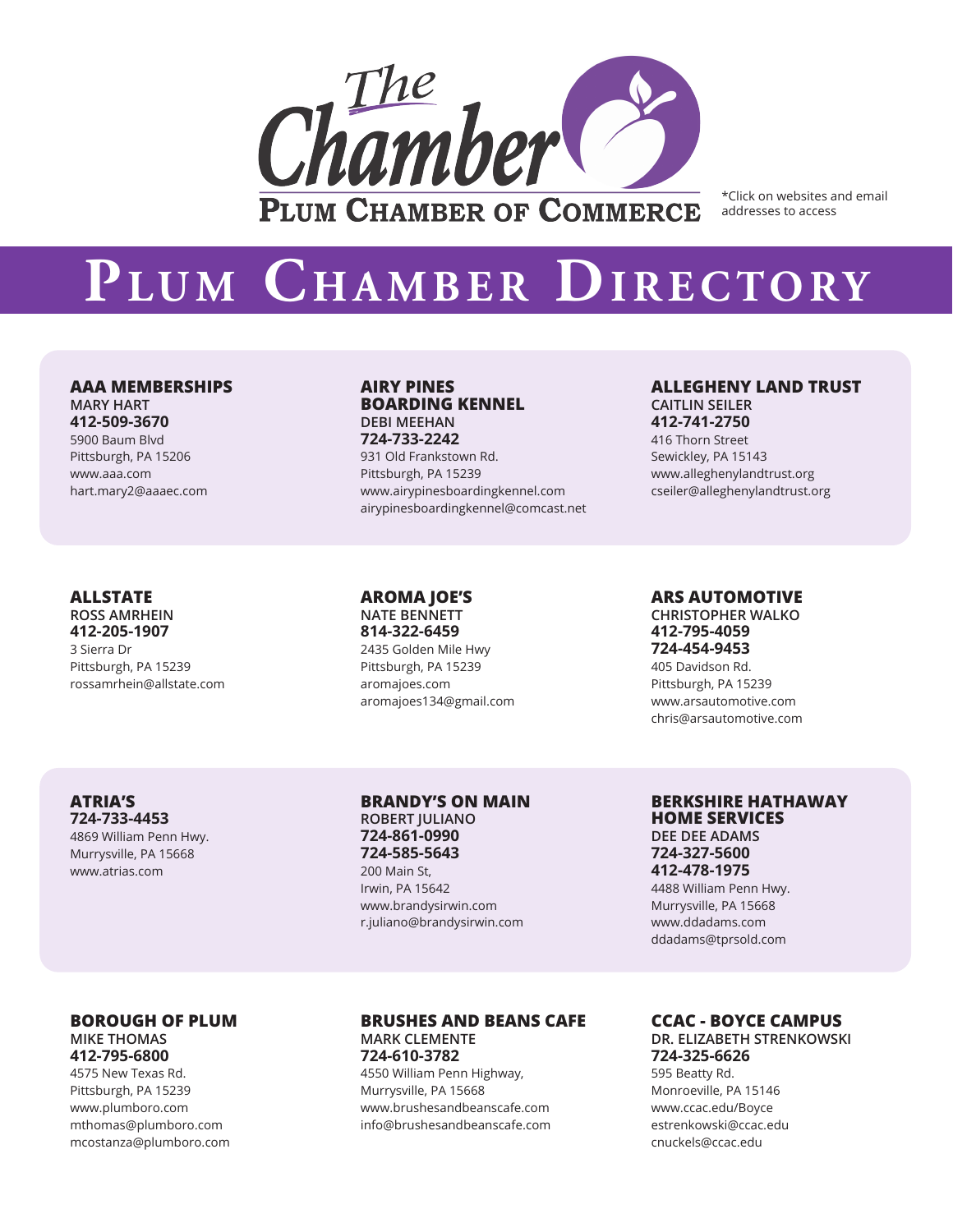#### **CELEBRATE YOUR DAY LLC CYDNEY BALLEW**

**412-735-5267** 507 Regency Dr, Pittsburgh, PA 15239 celebrateyourdaysigns@gmail.com

**COME, TALK INC. AMANDA MORRISON 724-978-1330** 321 Main St Irwin, PA 15642 www.cometalkinc.com come.talk15642@gmail.com

#### **COLDWELL BANKER**

**AMY SMITH SHANE SMITH 724-351-0707 412-551-3125 442-551-3125** 211 Blossom Ct

New Kensington, PA 15068 www.soldwiththesmiths.com soldwiththesmiths@gmail.com shanesmithrealestate@gmail.com

## **CROWLEY HOME**

**IMPROVEMENTS MIKE/JEN CROWLEY 412-758-7325 412-853-4033** 9108 Maple St, Pittsburgh, PA 15239 michaelcrowley7@gmail.com

**DIAMOND SHINE CLEANING LISA BERGAMASCO 412-478-9657** Lisa04c@gmail.com

## **412-327-1716** 3865 Reed Blvd

**ROSE STAUFFER**

Murrysville, PA 15668 rosestauffer.cbintouch.com rose.stauffer@pghmoves.com

**COLDWELL BANKER REALTY**

## **DAD'S PUB AND GRUB**

**DAN HADLEY 412-856-5666 412-303-9866** 4320 Northern Pike Monroeville, PA 15146 www.dadspub.com dan.j.hadley@gmail.com

#### **EQUITY RESOURCES, INC. MARJAN MARCHAL-MICHLIK 412-477-2840**

2005 Mohawk Rd, Upper St Clair, PA 15241 https://www.callequitymortgages.com /marjan-michlik mmichlik@callequity.net

#### **EXP REALTY, LLC LAURIE RHOADES 412-491-9312**

4001 Stonewood Dr., Ste. 100 Wexford, PA 15090 www.laurierhoades.com laurie.rhoades@exprealty.com

**DECORATING DETAILS RENEE DEMICHIEI FARROW**

**412-414-8622** 4929 Coleridge St Pittsburgh, PA 15201 decorating-details.com RF@decorating-details.com

## **FIRST NATIONAL BANK**

**JENNIFER BAYER JENNIFER REILLY 412-828-5661** 74 Allegheny River Blvd Verona, PA 15147 www.fnb-online.com bayerj@fnb-corp.com reillyj@fnb-corp.com

**FIRST NATIONAL BANK KRISTEN MCKEAG 724-327-8727**

4923 William Penn Hwy. Murrysville, PA 15668 www.fnb-online.com mckeagk@fnb-corp.com

#### **FORBES ROAD CAREER AND TECHNOLOGY CENTER KATIE BISCHAK 412-373-8100**

607 Beatty Rd Monroeville, PA 15146 www.forbesroad.com katieb@forbesroad.com

## **GRASINGER HOMES INC. JOHN GRASINGER**

**412-793-6449** 8035 Saltsburg Rd. Pittsburgh, PA 15239 www.grasingerhomes.com grasingerhomesinc@verizon.net

## **GOLDEN MILE DENTAL CENTER**

**DR. TERRY STEPNICK 724-325-1050 412-926-6336** 2804 Golden Mile Hwy.

Pittsburgh, PA 15239 www.goldenmiledentalcenter.com goldenmiledental@gmail.com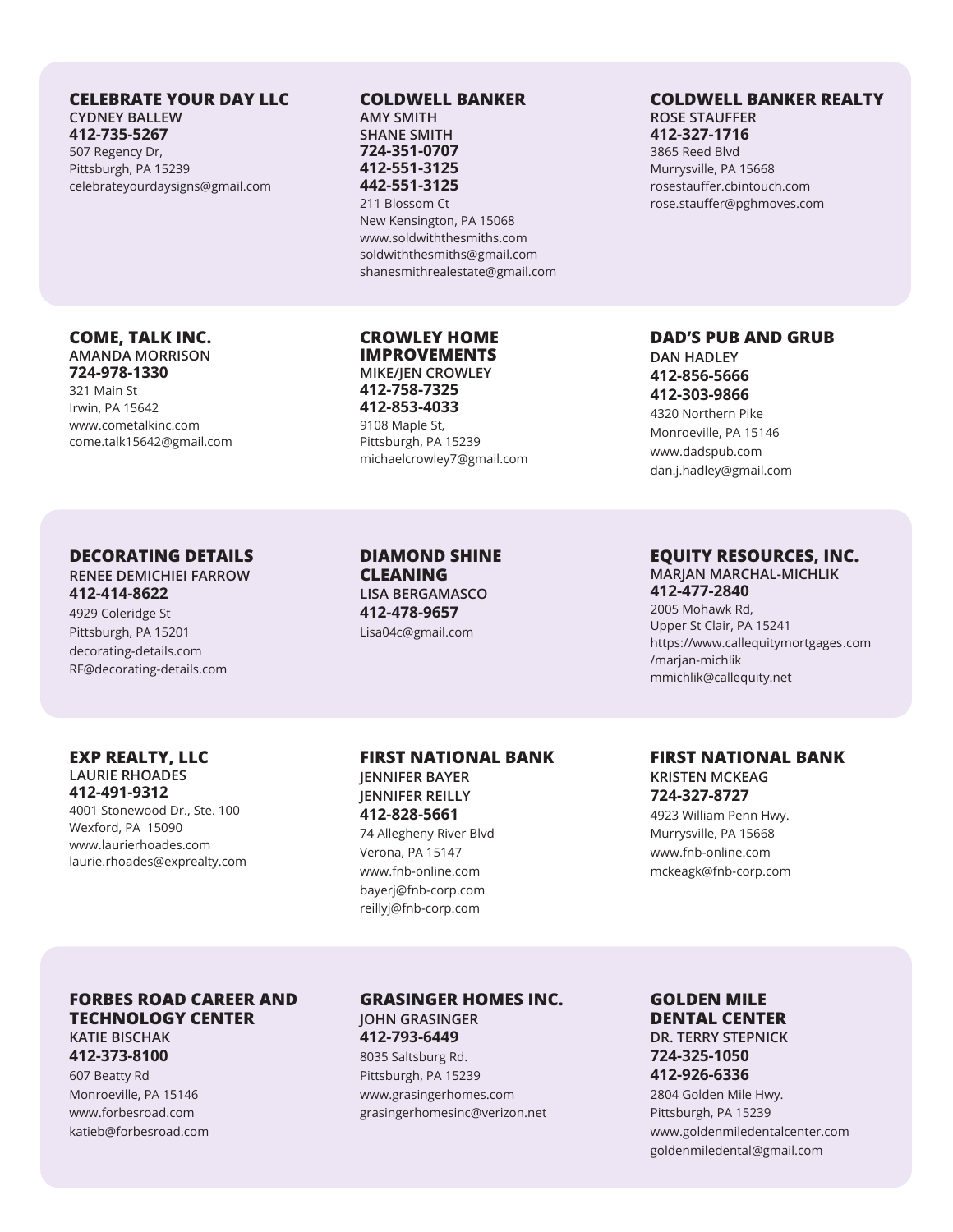## **GUARDIAN STORAGE SOLUTIONS CINDY HERD / LAUREN BROWNE**

**412-380-7368** 350 Old Haymaker Rd. Monroeville, PA 15146 www.guardianstorage.com HR@guardianstorage.com

## **GUTTER HELMET BY HARRY HELMET 724-733-2800**

401 Plum Industrial Ct. Pittsburgh, PA 15239 www.harryhelmet.com www.gutterhelmetsystems.com

#### **HOLY FAMILY SCHOOL BEAU QUATTRONE 412-793-0555**

418 Unity Center Rd. Pittsburgh, PA 15239 www.stjohnthebaptistparish.net quattronesjbs@gmail.com

## **IN COMMUNITY MAGAZINES MIKE SILVERT 412-287-6474** #11 Mayview Rd. Canonsburg, PA 15317 www.icmags.com m.silvert@icmags.com

## **HOLIDAY PARK APARTMENTS TRACY MITCHELL**

**412-702-9285** 80 Sandune Dr. Pittsburgh, PA 15239 www.holidayparkapartments.com tmitchell@monroevilleapartments.com

## **JUSTIFACTS CREDENTIAL VERIFICATION INC.**

**MICHELLE YODER JESSE CARTNEY 800-356-6885**

5250 Logans Ferry Rd. Murrysville PA 15668 www.justifacts.com JCartney@justifacts.com myoder@justifacts.com

## **KEY BANK JON PASQUINELLI**

**724-327-5354** 1801 Route 286 Pittsburgh, PA 15239 www.key.com jon\_pasquinelli@keybank.com

## **KU RESOURCES MITALL DIVISION CHARLIE PROKOPIK 724-327-7474 ext 107**

117 Sagamore Hill Rd. Pittsburgh, PA 15239 www.mitallengineering.com cprokopik@kuresources.com

#### **LIONWORKS PRINTING AND GRAPHICS TOM GENTILE 412-244-4254 412-251-6540**

300 E Swissvale Ave Pittsburgh, PA 15218 lwprint.com tom@lwprint.com

#### **KONA ICE OF MONROEVILLE DEB WILLIAMS 724-600-4280** 6 Lou Ann Ln

Delmont, PA 15626 www.kona-ice.com/local-site /kona-ice-of-monroeville/ monroeville@kona-ice.com

## **LENDIO PITTSBURGH MARC GRANT 724-204-2966**

6450 Pleasant St #211 South Park Township, PA 15129 www.lendiolocal.com/pittsburgh marc.grant@lendiolocal.com

**LPL FINANCIAL MICHAEL WARGO 412-357-1142 412-526-3709** 3141 Lillian Ave #3

Murrysville, PA 15668 michael.wargo@lpl.com **KORE TECHNOLOGY RESOURCES, LLC ERIC KLIPA**

**724-574-8990**

453 Davidson Road. Suite A4, 15239 www.kore-technology.com eklipa@kore-technology.com

### **LIGHTNING DETAIL LLC. JIM NESBIT 412-580-7818**

107 Monica Drive Plum, PA 15239 www.lightningdetailpgh.com lightningdetail1413@gmail.com

## **MAGIC MIKES CAR WASH BRIAN SWANK 724-519-2146**

2079 Golden Mile Hwy, Pittsburgh, PA 15239 brian@magicmikescarwash.com www.magicmikescarwash.com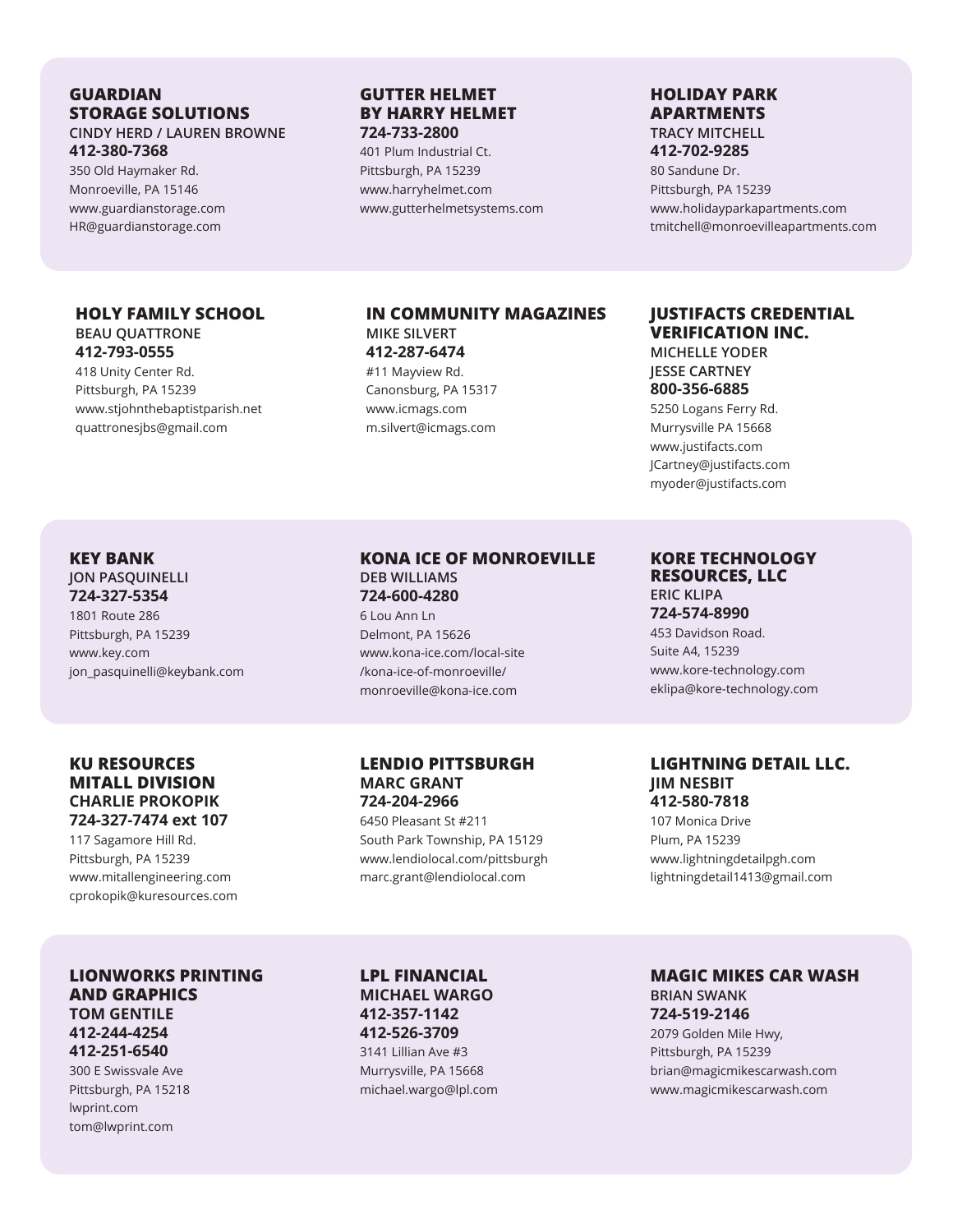#### **MICHAEL J DELL CPA & ASSOCIATES PC MICHAEL DELL 412-798-3157 412-977-7282**

6553 Saltsburg Rd Pittsburgh, PA 15235 mdell@completebussvc.com www.CompleteBusSvc.com

## **NV MARKETING SOLUTIONS**

**MARY BETH TEDRICK 412-607-9082 or 724-519-8180**

311 Aberdeen Rd. Pittsburgh, PA 15239 www.NVMScreative.com marybeth@NVMScreative.com nevin@NVMScreative.com

#### **ONEHOPE WINE JANET JENKINS 412-897-8690**

127 Peppertree Drive, New Kensington, PA 15068 scrapwithjanet@hotmail.com www.onehopewine.com/myshop/pittsburghwinegirl

## **MOLYNEAUX TILE CARPET WOOD ALLISON CONNELLY**

**412-780-5867** 1812 Rt. 286 Pittsburgh, PA 15239 www.beautifulfloors.com aconnelly@beautifulfloors.com

#### **OAKMONT COUNTRY CLUB JAMES SPRINGBORN**

**412-828-8000** 1233 Hulton Rd. Oakmont, PA 15139 www.oakmont-countryclub.org jspringborn@oakmont-countryclub.org pmroz@oakmont-countryclub.org

## **ONEHOPE WINE RENEE RICHARDSON 724-980-9101**

209 Blossom Ct New Kensington, PA 15068 alsberryr@gmail.com https://www.onehopewine.com/myshop /renee-rich

## **PANERA BREAD**

**KINSEY AUVIL 412-804-8782 724-733-0890**

4899 William Penn Hwy. Murrysville, PA 15668 www.panerabread.com kauvil@panamericangroup.com kremovcik@panamericangroup.com bsantucci@panamericangroup.com

### **PARK AVENUE WEALTH MANAGEMENT LISA KRALL**

**724-858-1122 724-433-3019** 143 Hartman Rd., Ste #9 Greensburg, PA 15601 www.parkavewealth.com

lisa@parkavewealth.com

## 3501 Leechburg Rd. Pittsburgh, PA 15239

**NESBIT'S LANES INC.**

www.nesbitslanes.com nesbitslanes@msn.com

**RICH NESBIT 412-793-5556**

## **OLYMPUS ENERGY**

**JAMES PLANTE 412-380-2355 717-422-2791**

2660 Monroeville Blvd. Monroeville, PA 15146 olympusenergy.com jplante@olympusenergy.com

## **PALMIERI'S RESTAURANTS JOHN PALMIERI 724-387-2444**

951 Old Frankstown Rd. Pittsburgh, PA 15239 www.palmierisrestaurant.com johnpalmieri101@hotmail.com

## **PAYCHEX**

**PATRICK MCCLERNON 424-417-7083 724-417-7083** 4455 Laurel Oak Dr Allison Park, PA 15101

www.paychex.com pmcclernon@paychex.com

## **PITTSBURGH BUSINESS EXCHANGE AMY CLEVER**

**412-265-2314** PO Box 2915, 15230 www.PittsburghBusinessExchange.com amy@pbex.org

#### **PHONES PLUS PA INC DIANE PARKER 412-795-1860 412-951-8800**

521 New Texas Rd Pittsburgh, PA 15239 www.phonesplusa.com phonespluspa@gmail.com

## **PITTSBURGH BIRTH NERD ANGELA STAROSTA, BA, IBCLC**

**724-678-6958**

angela@pghbirthnerd.com www.pghbirthnerd.com facebook: @pittsburghbirthnerd instagram: @pghbirthnerd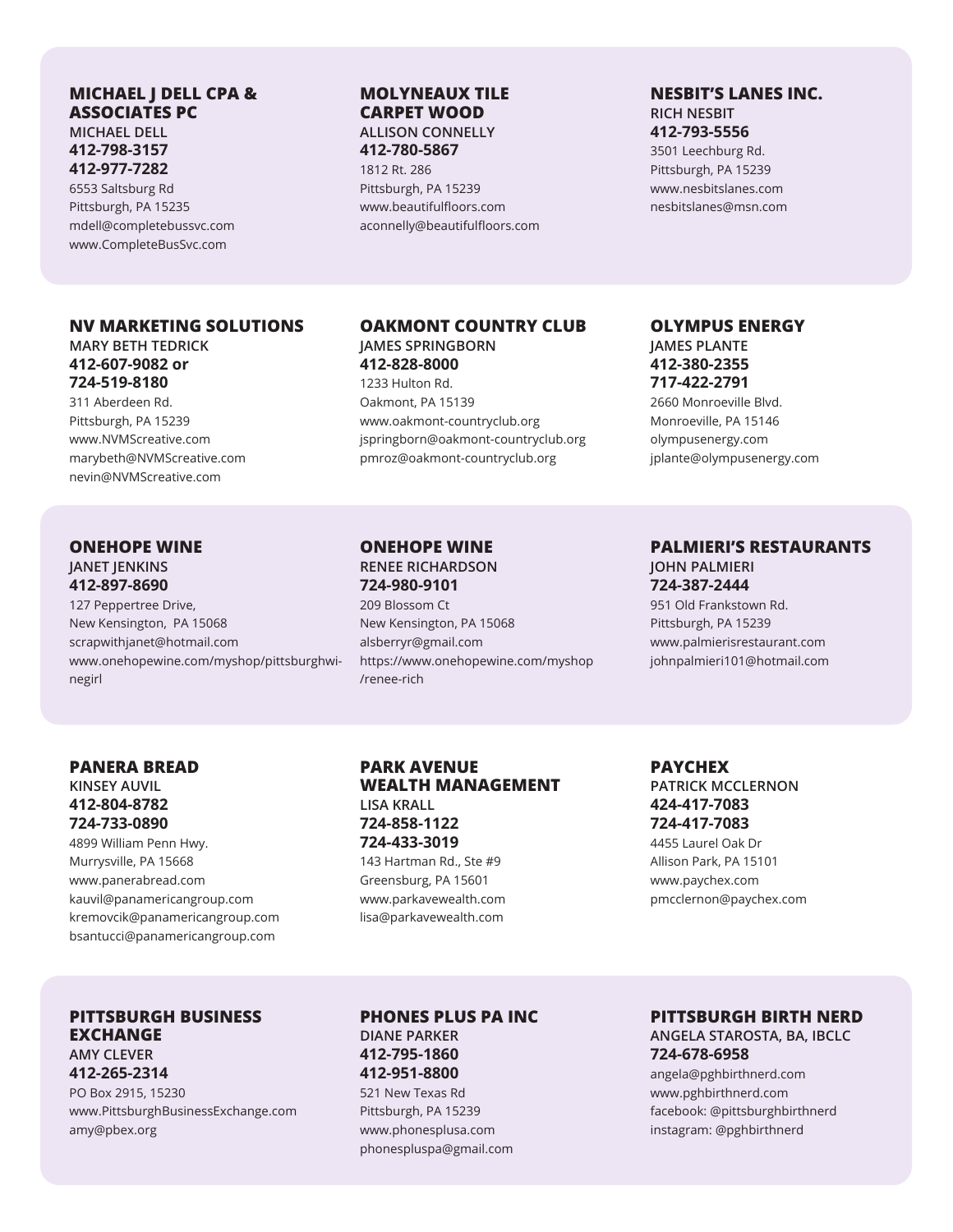#### **PLUM BORO SCHOOL DISTRICT BRENDAN HYLAND 412-795-0100**

900 Elicker Rd. Pittsburgh, PA 15239 www.pbsd.k12.pa.us hylandb@pbsd.k12.pa.us

#### **PLUM EMS JOE FESTA - OPERATION 412-793-4801**

P.O. Box 114056 Pittsburgh, PA 15239 www.plumems.com operations@plumems.com administration@plumems.com

#### **PLUM COMMUNITY CENTER KAREN HOCHBERG 412-795-2330**

499 Center New Texas Rd. Pittsburgh, PA 15239 www.plumcommunitycenter.com khochberg@plumboro.com

## **PLUM ROTARY**

**TOM TEVIS / MONA COSTANZA 724-325-9533** P.O. Box 14278 Pittsburgh, PA 15239

www.rotary.org ttevis@Standardbankpa.com mcostanza@plumboro.com

## **PRESBYTERIAN SENIORCARE NETWORK AMY RABO 412-828-5600**

**412-445-0540** 1215 Hulton Rd. Oakmont, PA 15139 www.srcare.org arabo@srcare.org

## **QUADIENT RICH FILAR 412-609-8670** 1170 Balkan Drive Pittsburgh, PA 15239

www.quadient.com richfilarvalue@gmail.com

## **REDPRINT LLC**

**ERIC ZVIRMAN 724-516-6877** 11639 US-30 North Huntingdon, PA 15642 www.redprintllc.com info@redprintllc.com

#### **RESTANO HEATING & COOLING JESSICA RESTANO**

**800-793-5510** 130 Anderson Ln, Pittsburgh, PA 15239 www.restano.com jessica@restano.com

#### **PLUM COMMUNITY LIBRARY PAMELA CALFO 412-798-7323**

445 Center New Texas Rd. Pittsburgh, PA 15239 www.plumlibrary.org klingensmithm@einetwork.net

#### **PREMIER INSURANCE ASSOCIATES GREG KLAUS**

**724-733-7705 412-389-2123**

4395 Old William Penn Hwy. Murrysville, PA 15668 www.premierinsurancellc.com greg@klausinsurance.com

#### **RAINBOW INTERNATIONAL OF PLUM CLAUDE ODOM**

**412-385-9050**

305 Plum Industrial Ct. Pittsburgh, PA 15239 www.rainbowintl.com/plum plum.owner@rainbowintl.com

#### **RON BOLLER STATE FARM AGENCY RON BOLLER**

**724-875-8204** 907 Presque Isle Dr. Pittsburgh, PA 15239 Ron.Boller.QWME@statefarm.com

#### **RUSMUR FLOORS EAST CARPET ONE SCOTT HAHN / BRAD CULLEITON 724-325-1900**

2047 Golden Mile Hwy. Pittsburgh, PA 15239 www.rusmurfloors.com brad@rusmurfloors.coms cott@rusmurfloors.com

**S&T BANK STACY A. DOBROSKY 724-325-3601**  4251 Old William Penn Hwy. Murrysville, PA 15668 www.stbank.com

stacy.dobrosky@stbank.com

**SAMPSON FAMILY YMCA KELLI MCINTYRE 724-327-4667**

2200 Golden Mile Hwy. Pittsburgh, PA 15239 www.ymcapgh.org kmcintyre@ymcapgh.org ahansmann@ymcapgh.org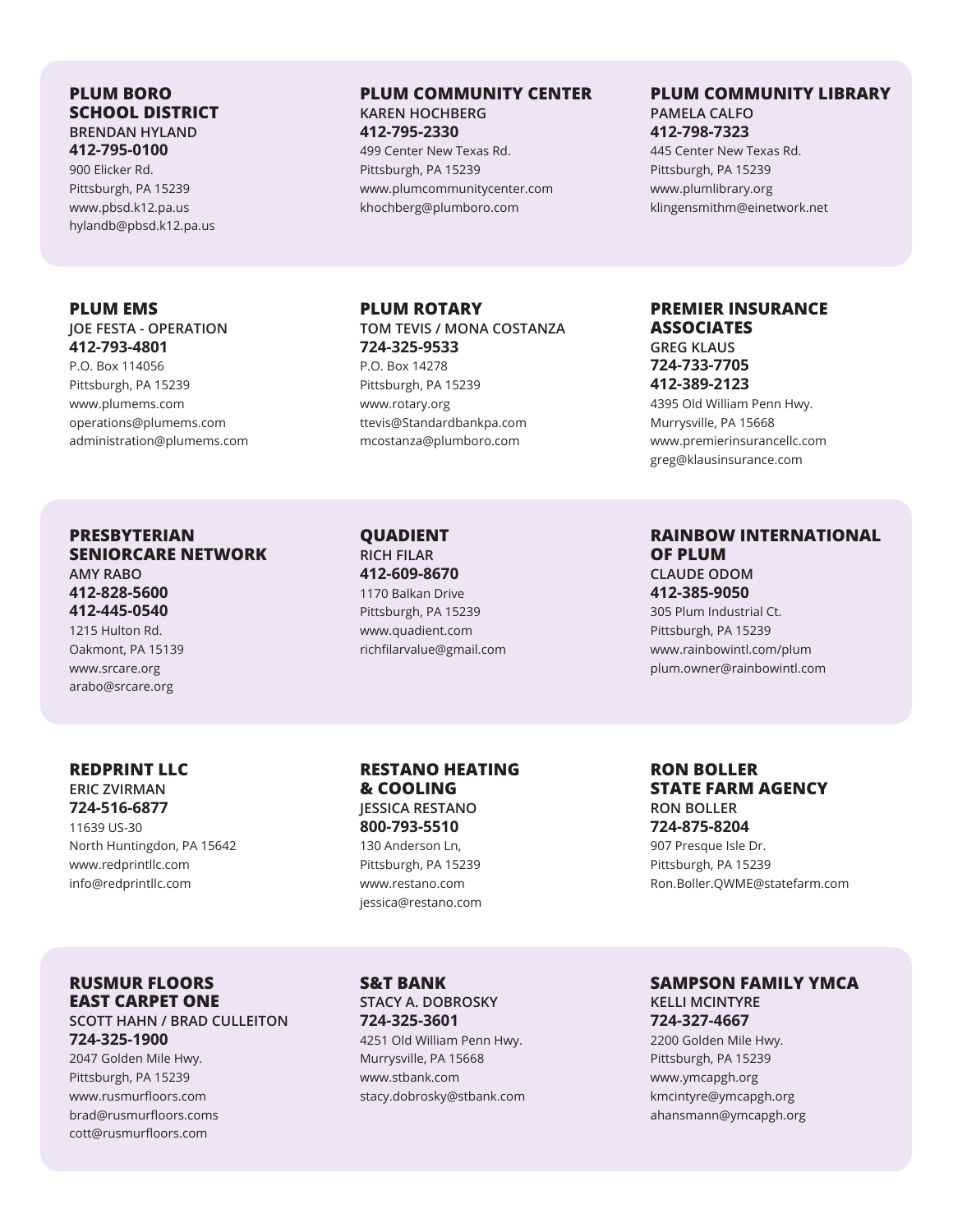## **SANDERS VIDEO SERVICES**

**JAMES SANDERS 724-339-1684 412-889-8305** 

**SHINING RIDES DETAILING LLC NATE UHRIN 412-953-1694** 30 Lee Ann Ct. Pittsburgh, PA 15239

1020 McAllister Dr, New Kensington PA 15068 www.sandersvideoservices.com info@sandersvideopgh.com

#### **SEAMLESS MARKETING BILL FABISZEWSKI**

**781-366-4426**

616 Glengarry Ct Plum, PA 15239 billfabis@gmail.com

#### **SHOP N SAVE HARTLEY FAMILY LAURA CASILE 724-325-5400 HP, Plum 412-798-9680 PH**

2362 Golden Mile Hwy. Pittsburgh, PA 15239 www.snsfood.com seanhartley@verizon.net

## **SOUTH EAST ASIA PRAYER CENTER**

www.shiningridesdetailing.com nate@shiningridesdetailing.com

**CARLI WYCKOFF 412-826-9063 412-378-5214** 531 5th St Oakmont, PA 15139 www.seapc.org carli@seapc.org

#### **STANDARD BANK THOMAS TEVIS 412-856-0354**

2640 Monroeville Blvd. Monroeville, PA 15146 www.Standardbankpa.com ttevis@Standardbankpa.com

## **SOXMAN FUNERAL HOME**

**BRIAN SOXMAN/ANNA NESBIT 412-793-3000**

7450 Saltsburg Rd. Penn Hills, PA 15235 www.soxmanfuneralhomes.com staff@soxmanfuneralhomes.com

**TALK'N SIGNS TRENT GRIFFITH**

**412-596-8444** 166 Woodside Ln Verona, PA 15147 www.TalknSigns.com trent@talknsigns.com

#### **SHEETZ INC. SARA SENS, DISTRICT MANAGER 814-239-9758**

5700 Sixth Ave. Altoona, PA 16602 www.sheetz.com ssens@sheetz.com thurm@sheetz.com joess@sheetz.com

## **SK MANAGEMENT**

**ROGER MARTON 724-327-3100** 795 Pine Valley Dr., Ste. 10 Pittsburgh, PA 15239

## **SPRINGER INS AGCY INC**

**KIM SPRINGER (412) 826-1100** 2143 Hulton Rd Verona, PA 15147 www.kimspringerins.com kim@callspringer.com

## **THE MERITAGE GROUP JIM RUMBAUGH**

**724-327-5755**

772 Pine Valley Dr. Pittsburgh, PA 15239 www.themeritagegroup.net jrumbaugh@themeritagegroup.net jallan@themeritagegroup.net

**TWID 365, LLC (PUB 333, THE LOT @ EDGEWATER, CARNIVORES) JOHN KEEFE 412-820-7427 724-831-5400**

333 Allegheny Ave. Oakmont, PA 15139 www.carnivores-oakmont.com raymnovak@gmail.com

## **TYLER MOUNTAIN WATER AND COFFEE JIM END 412-795-3100** 1 Commerce Dr.

Pittsburgh, PA 15239 www.aquafilterfresh.com jend@aquafilterfresh.com

## **UPMC CENTERS FOR REHAB SERVICES LESLIE GIANNETTA**

**724-325-1270 412-760-6248** Pine Valley Plaza, 2075 Route 286

Pittsburgh, PA 15239 www.UPMC.com/4crs giannettaln@upmc.edu